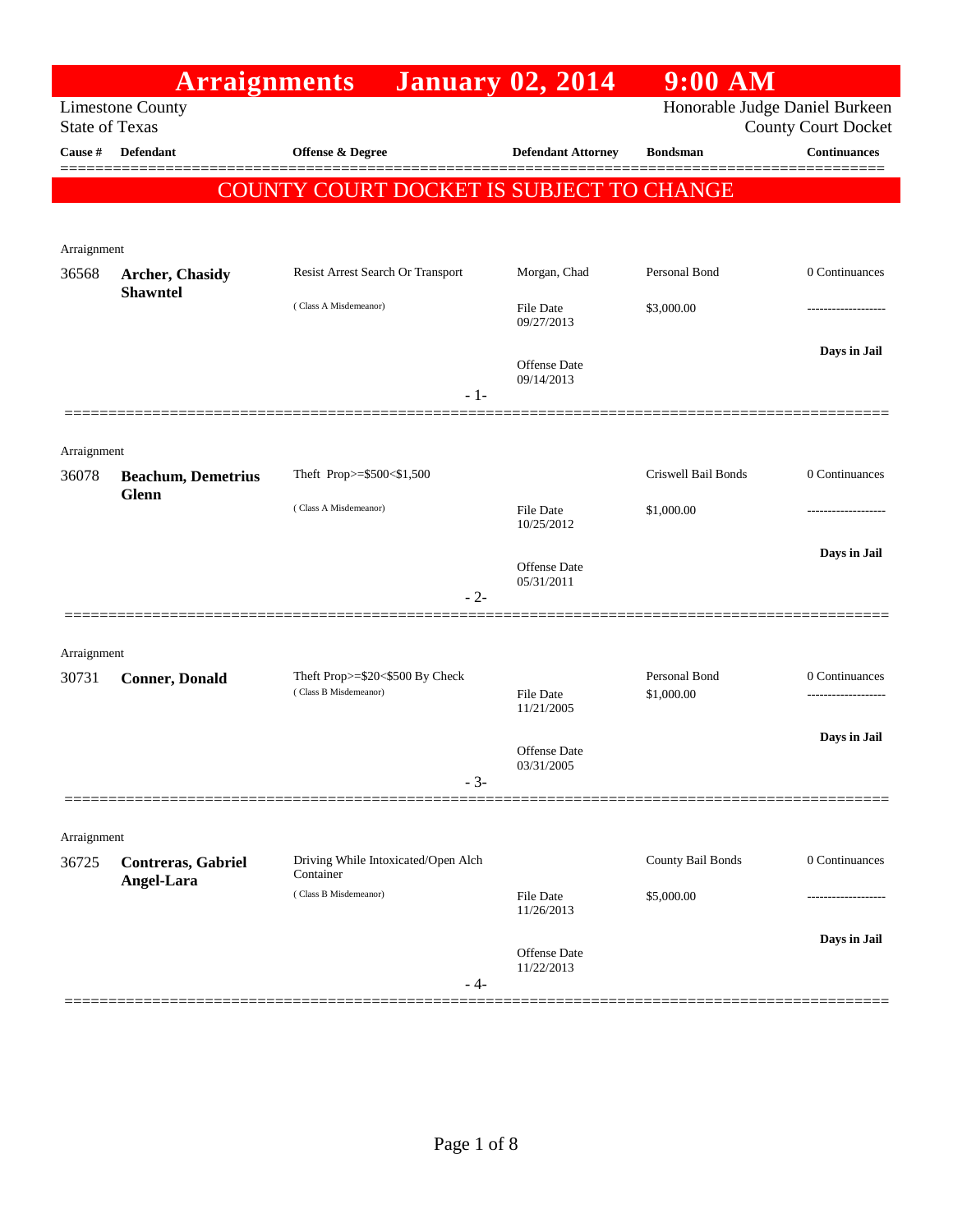|                       | <b>Arraignments</b>     |                                                          | <b>January 02, 2014</b>                             | $9:00$ AM                       |                                                              |
|-----------------------|-------------------------|----------------------------------------------------------|-----------------------------------------------------|---------------------------------|--------------------------------------------------------------|
| <b>State of Texas</b> | <b>Limestone County</b> |                                                          |                                                     |                                 | Honorable Judge Daniel Burkeen<br><b>County Court Docket</b> |
| Cause #               | <b>Defendant</b>        | <b>Offense &amp; Degree</b>                              | <b>Defendant Attorney</b>                           | <b>Bondsman</b>                 | <b>Continuances</b>                                          |
|                       |                         | <b>COUNTY COURT DOCKET IS SUBJECT TO CHANGE</b>          |                                                     |                                 | =======                                                      |
| Arraignment           |                         |                                                          |                                                     |                                 |                                                              |
| 36727                 | Coxs, Cora Jean         | Criminal Mischief >=\$50<\$500<br>(Class B Misdemeanor)  | <b>Bobby Reed</b><br><b>File Date</b><br>12/04/2013 | Reed, Bobby<br>\$3,000.00       | 0 Continuances                                               |
|                       |                         | $-5-$                                                    | Offense Date<br>10/31/2013                          |                                 | Days in Jail                                                 |
| Arraignment           |                         |                                                          |                                                     |                                 |                                                              |
| 36641                 | Goodwin, Adrain         | Theft Prop>=\$20<\$500 By Check<br>(Class B Misdemeanor) | <b>File Date</b><br>10/28/2013                      | Delta Bail Bonds<br>\$1,000.00  | 0 Continuances                                               |
|                       |                         | $-6-$                                                    | Offense Date<br>03/31/2012                          |                                 | Days in Jail                                                 |
| Arraignment           |                         |                                                          |                                                     |                                 |                                                              |
| 33535                 | Gutierrez, Enrique      | Fail To Identify Giving False/Ficitious<br>Info          |                                                     |                                 | 0 Continuances                                               |
|                       | Rangel                  | (Class B Misdemeanor)                                    | <b>File Date</b><br>12/18/2008                      |                                 |                                                              |
|                       |                         | $-7-$                                                    | <b>Offense</b> Date<br>10/22/2008                   |                                 | Days in Jail                                                 |
| Arraignment           |                         |                                                          |                                                     |                                 |                                                              |
| 36732                 | Hall, Jody Tyrone       | Poss Marij <2oz<br>(Class B Misdemeanor)                 | File Date<br>12/12/2013                             | County Bail Bonds<br>\$1,000.00 | 0 Continuances                                               |
|                       |                         | $-8-$                                                    | Offense Date<br>11/12/2013                          |                                 | Days in Jail                                                 |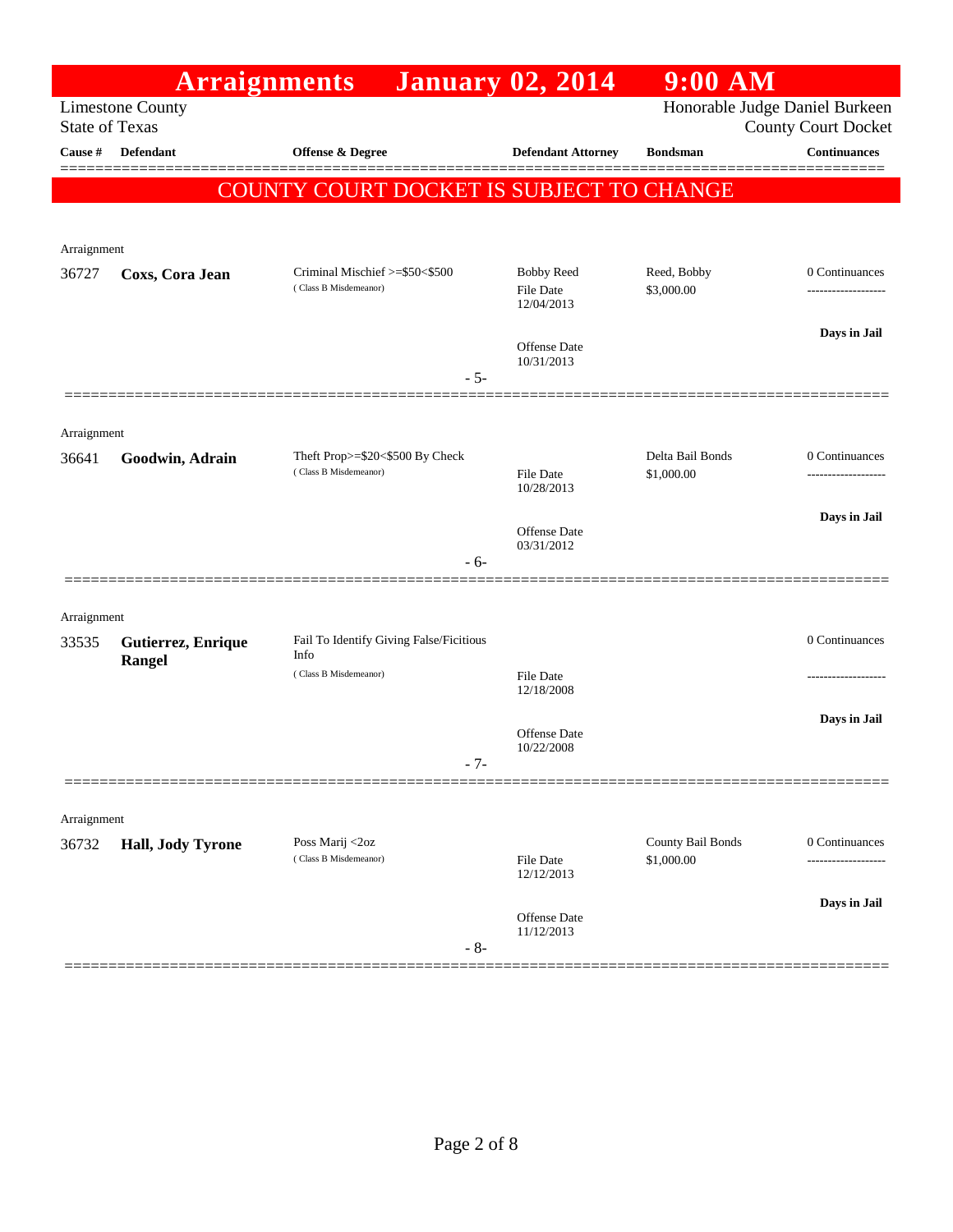|                       | <b>Arraignments</b>       |                                                        | <b>January 02, 2014</b>                       | $9:00$ AM                       |                                       |
|-----------------------|---------------------------|--------------------------------------------------------|-----------------------------------------------|---------------------------------|---------------------------------------|
| <b>State of Texas</b> | <b>Limestone County</b>   |                                                        |                                               | Honorable Judge Daniel Burkeen  | <b>County Court Docket</b>            |
| Cause #               | <b>Defendant</b>          | <b>Offense &amp; Degree</b>                            | <b>Defendant Attorney</b>                     | <b>Bondsman</b>                 | <b>Continuances</b>                   |
|                       |                           | COUNTY COURT DOCKET IS SUBJECT TO CHANGE               |                                               |                                 |                                       |
|                       |                           |                                                        |                                               |                                 |                                       |
| Arraignment           |                           |                                                        |                                               |                                 |                                       |
| 36728                 | Haywood, Ladarrien        | Poss Marij <2oz<br>(Class B Misdemeanor)               | Justin Reed<br><b>File Date</b><br>12/04/2013 | County Bail Bonds<br>\$1,000.00 | 0 Continuances<br>------------------- |
|                       |                           |                                                        |                                               |                                 | Days in Jail                          |
|                       |                           | $-9-$                                                  | Offense Date<br>11/17/2013                    |                                 |                                       |
|                       |                           |                                                        |                                               |                                 |                                       |
| Arraignment           |                           |                                                        |                                               |                                 |                                       |
| 36730                 | Jackson, Damien<br>O'Neal | Theft Prop>=\$500<\$1,500                              |                                               | County Bail Bonds               | 0 Continuances                        |
|                       |                           | (Class A Misdemeanor)                                  | <b>File Date</b><br>12/09/2013                | \$1,500.00                      |                                       |
|                       |                           |                                                        | <b>Offense Date</b>                           |                                 | Days in Jail                          |
|                       |                           | $-10-$                                                 | 11/23/2013                                    |                                 |                                       |
|                       |                           |                                                        |                                               |                                 |                                       |
| Arraignment           |                           |                                                        |                                               |                                 |                                       |
| 36752                 | Jardon, Javier Montiel    | Assault Causes Bodily Injury Family<br>Violence        |                                               | Player Bail Bonds               | 0 Continuances                        |
|                       |                           | (Class A Misdemeanor)                                  | <b>File Date</b><br>12/17/2013                | \$10,000.00                     |                                       |
|                       |                           |                                                        | Offense Date                                  |                                 | Days in Jail                          |
|                       |                           | $-11-$                                                 | 12/08/2013                                    |                                 |                                       |
|                       |                           |                                                        |                                               |                                 |                                       |
| Arraignment           |                           |                                                        |                                               |                                 |                                       |
| 36754                 | Jardon, Javier Montiel    | <b>Assault Causes Bodily Injury Family</b><br>Violence |                                               | Player Bail Bonds               | 0 Continuances                        |
|                       |                           | (Class A Misdemeanor)                                  | <b>File Date</b><br>12/18/2013                | \$2,000.00                      |                                       |
|                       |                           |                                                        | Offense Date                                  |                                 | Days in Jail                          |
|                       |                           | $-12-$                                                 | 05/24/2013                                    |                                 |                                       |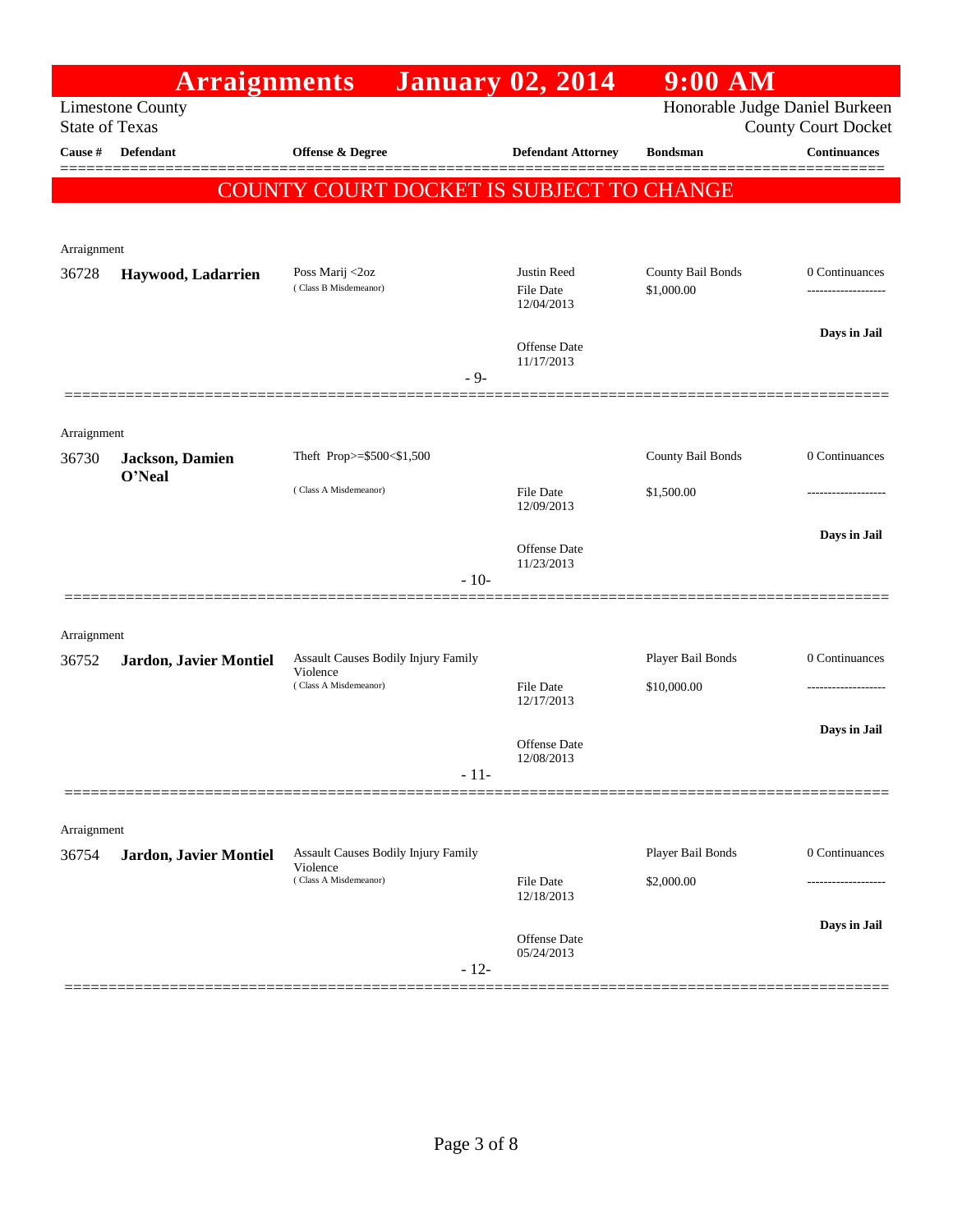|                                  | <b>Arraignments</b>         |                                          |        | <b>January 02, 2014</b>                       | $9:00$ AM                  |                                                   |
|----------------------------------|-----------------------------|------------------------------------------|--------|-----------------------------------------------|----------------------------|---------------------------------------------------|
|                                  | <b>Limestone County</b>     |                                          |        |                                               |                            | Honorable Judge Daniel Burkeen                    |
| <b>State of Texas</b><br>Cause # | <b>Defendant</b>            | <b>Offense &amp; Degree</b>              |        | <b>Defendant Attorney</b>                     | <b>Bondsman</b>            | <b>County Court Docket</b><br><b>Continuances</b> |
|                                  |                             |                                          |        |                                               |                            |                                                   |
|                                  |                             | COUNTY COURT DOCKET IS SUBJECT TO CHANGE |        |                                               |                            |                                                   |
|                                  |                             |                                          |        |                                               |                            |                                                   |
| Arraignment                      |                             |                                          |        |                                               |                            |                                                   |
| 36729                            | Kerzee, Mason Taylor        | Poss Marij <2oz<br>(Class B Misdemeanor) |        | Benjie Reed<br><b>File Date</b><br>12/09/2013 | Reed, Benjie<br>\$3,000.00 | 0 Continuances<br>-------------------             |
|                                  |                             |                                          |        | Offense Date<br>11/26/2013                    |                            | Days in Jail                                      |
|                                  |                             |                                          | $-13-$ |                                               |                            |                                                   |
| Arraignment                      |                             |                                          |        |                                               |                            |                                                   |
| 36753                            | <b>Miller, Rufus Alonzo</b> | Criminal Trespass                        |        |                                               |                            | 0 Continuances                                    |
|                                  |                             | (Class B Misdemeanor)                    |        | File Date<br>12/17/2013                       |                            | ------------------                                |
|                                  |                             |                                          |        |                                               |                            | 11 Days in Jail                                   |
|                                  |                             |                                          |        | <b>Offense</b> Date<br>12/09/2013             |                            |                                                   |
|                                  |                             |                                          | $-14-$ |                                               |                            |                                                   |
|                                  |                             |                                          |        |                                               |                            |                                                   |
| Arraignment<br>36679             | <b>Nabors, Corey Wayne</b>  | Theft Prop>=\$20<\$500 By Check          |        | Jackson, Reed                                 |                            | 0 Continuances                                    |
|                                  |                             | (Class B Misdemeanor)                    |        | <b>File Date</b><br>10/29/2013                |                            | ------------------                                |
|                                  |                             |                                          |        | <b>Offense</b> Date                           |                            | <b>79 Days in Jail</b>                            |
|                                  |                             |                                          | $-15-$ | 01/16/2013                                    |                            |                                                   |
|                                  |                             |                                          |        |                                               |                            |                                                   |
| Arraignment                      |                             |                                          |        |                                               |                            |                                                   |
| 36680                            | Norman, Calandra            | Theft Prop>=\$20<\$500 By Check          |        | <b>Bobby Reed</b>                             | Reed, Bobby                | 0 Continuances                                    |
|                                  | <b>Shontal</b>              | (Class B Misdemeanor)                    |        | File Date<br>10/29/2013                       | \$1,000.00                 |                                                   |
|                                  |                             |                                          | $-16-$ | Offense Date<br>05/08/2013                    |                            | Days in Jail                                      |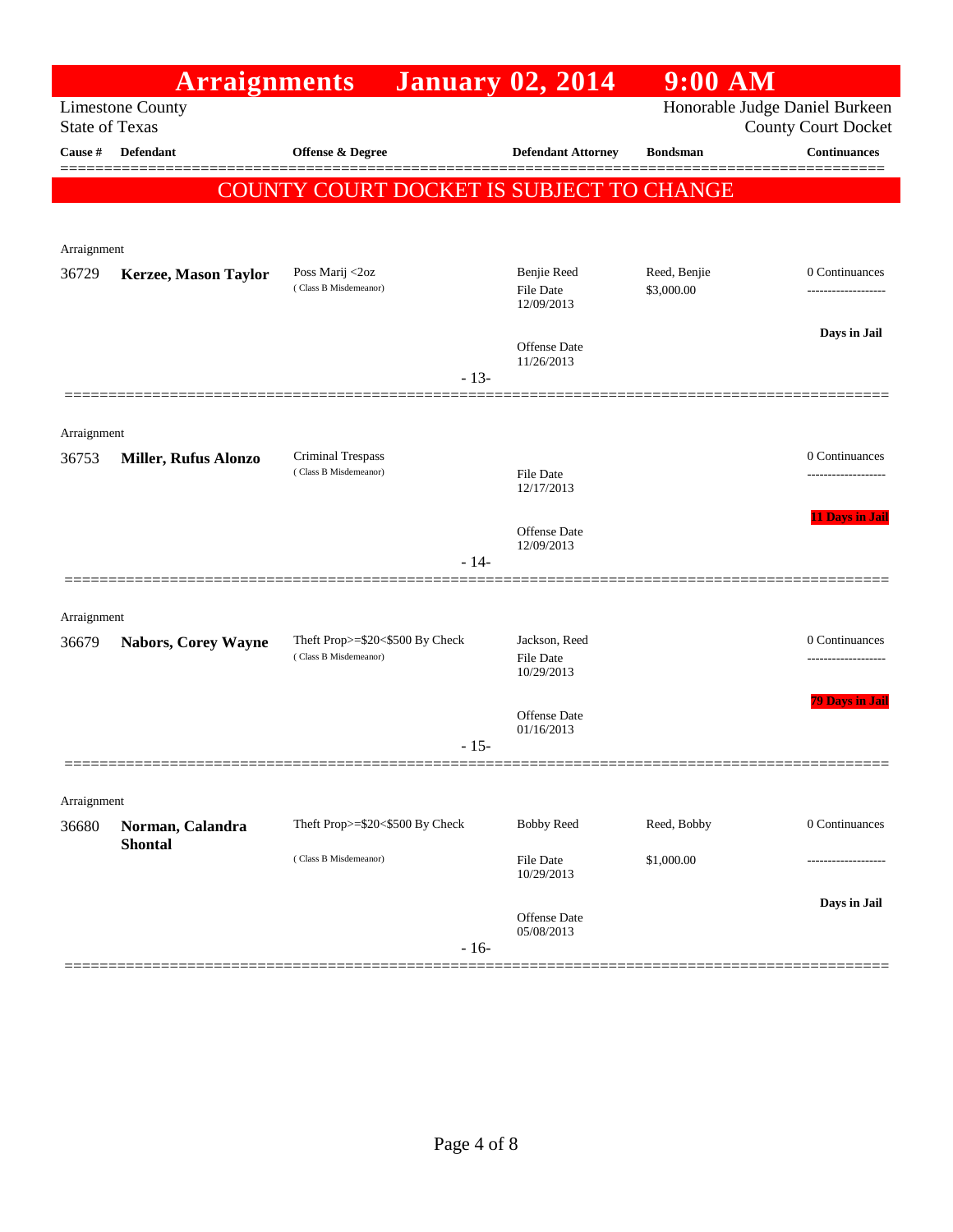|                       | <b>Arraignments</b>          |                                                          | <b>January 02, 2014</b>        | $9:00$ AM                       |                                                              |
|-----------------------|------------------------------|----------------------------------------------------------|--------------------------------|---------------------------------|--------------------------------------------------------------|
| <b>State of Texas</b> | <b>Limestone County</b>      |                                                          |                                |                                 | Honorable Judge Daniel Burkeen<br><b>County Court Docket</b> |
| Cause #               | Defendant                    | <b>Offense &amp; Degree</b>                              | <b>Defendant Attorney</b>      | <b>Bondsman</b>                 | <b>Continuances</b>                                          |
|                       |                              | <b>COUNTY COURT DOCKET IS SUBJECT TO CHANGE</b>          |                                |                                 |                                                              |
| Arraignment           |                              |                                                          |                                |                                 |                                                              |
| 36749                 | <b>Ontiberos, Louis Alan</b> | Driving W/Lic Inv W/Prev<br>Conv/Susp/W/O Fin Res        | <b>Justin Reed</b>             | Reed, Justin                    | 0 Continuances                                               |
|                       |                              | (Class B Misdemeanor)                                    | File Date<br>12/16/2013        | \$1,000.00                      |                                                              |
|                       |                              |                                                          | Offense Date<br>08/22/2013     |                                 | Days in Jail                                                 |
|                       |                              | $-17-$                                                   |                                |                                 |                                                              |
| Arraignment           |                              |                                                          |                                |                                 |                                                              |
| 36141                 | Parrish, Carmen              | Theft Prop>=\$20<\$500 By Check<br>(Class B Misdemeanor) | <b>File Date</b><br>10/30/2012 | Personal Bond<br>\$1,000.00     | 0 Continuances<br>-------------------                        |
|                       |                              |                                                          | <b>Offense Date</b>            |                                 | Days in Jail                                                 |
|                       |                              | $-18-$                                                   | 05/05/2011                     |                                 |                                                              |
| Arraignment           |                              |                                                          |                                |                                 |                                                              |
| 36750                 | <b>Porter, Samuel Lee</b>    | Driving W/Lic Inv W/Prev<br>Conv/Susp/W/O Fin Res        | Justin Reed                    | Reed, Justin                    | 0 Continuances                                               |
|                       |                              | (Class B Misdemeanor)                                    | File Date<br>12/16/2013        | \$1,000.00                      |                                                              |
|                       |                              |                                                          | Offense Date<br>11/20/2013     |                                 | Days in Jail                                                 |
|                       |                              | $-19-$                                                   |                                |                                 |                                                              |
| Arraignment           |                              |                                                          |                                |                                 |                                                              |
| 36152                 | <b>Rice, Dawn</b>            | Theft Prop>=\$20<\$500 By Check<br>(Class B Misdemeanor) | File Date<br>10/30/2012        | Player Bail Bonds<br>\$1,000.00 | 0 Continuances                                               |
|                       |                              |                                                          | Offense Date                   |                                 | Days in Jail                                                 |
|                       |                              | $-20-$                                                   | 11/28/2011                     |                                 |                                                              |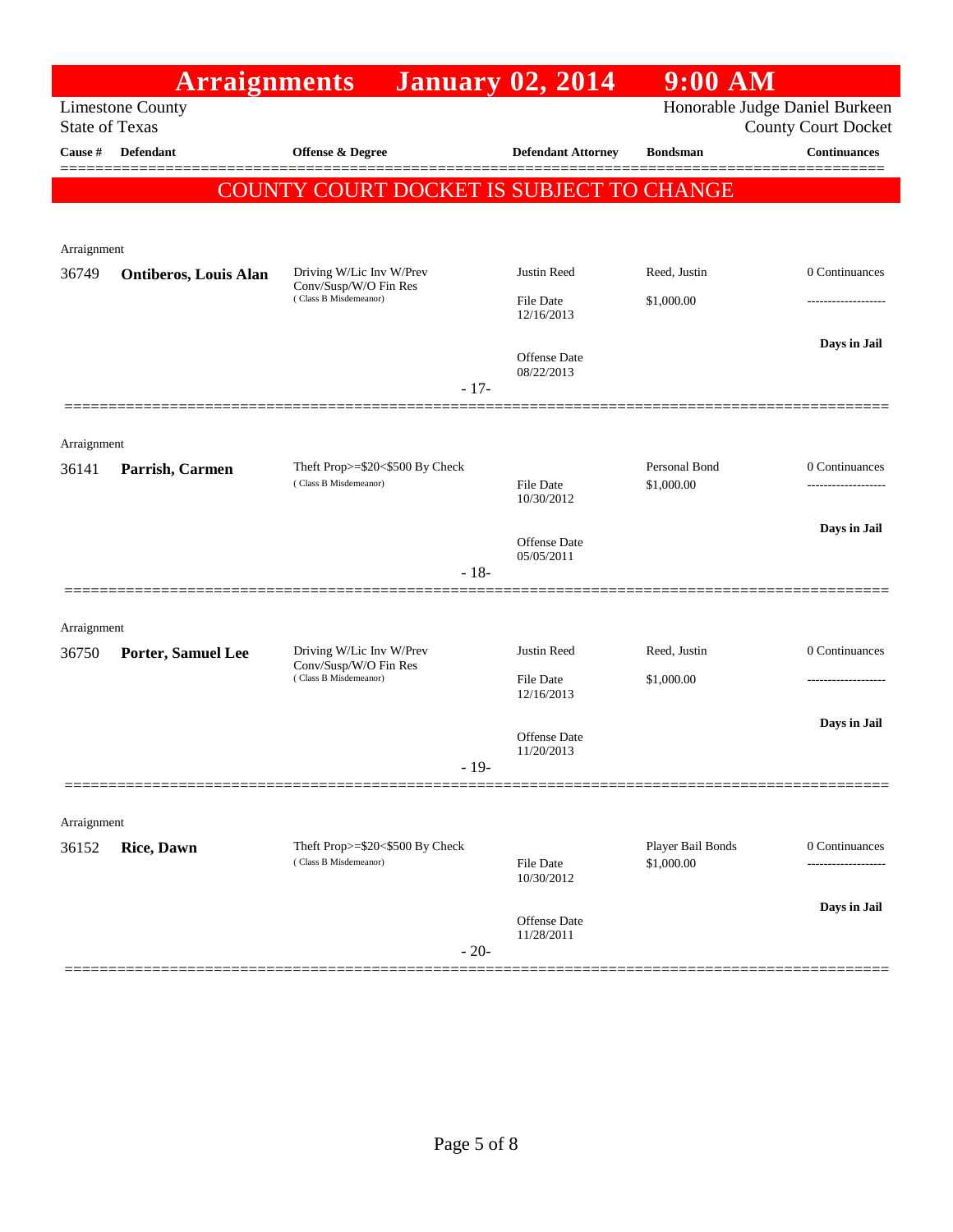| Honorable Judge Daniel Burkeen<br><b>Limestone County</b><br><b>State of Texas</b><br>Defendant<br>Cause #<br><b>Offense &amp; Degree</b><br><b>Defendant Attorney</b><br><b>Bondsman</b><br>COUNTY COURT DOCKET IS SUBJECT TO CHANGE<br>Arraignment<br>Personal Bond<br>Theft Prop>=\$500<\$1,500<br>36733<br>Robinson, Amelia<br><b>Monique</b><br>(Class A Misdemeanor)<br><b>File Date</b><br>\$3,000.00<br>12/12/2013<br><b>Offense Date</b><br>07/07/2012<br>$-21-$<br>Arraignment<br>Assault Causes Bodily Injury Family<br>Cash Bond<br>Rodriguez, Rafael<br>36563<br>Violence<br>Renovato<br>(Class A Misdemeanor)<br>\$5,000.00<br><b>File Date</b><br>09/13/2013<br><b>Offense</b> Date<br>09/02/2013<br>$-22-$<br>Arraignment<br>Personal Bond<br>Consumption Of Alchol By A Minor<br>36726<br>Rosales, Kaleb John<br>3rd-Enh<br>(Class B Misdemeanor)<br><b>File Date</b><br>\$500.00<br>12/04/2013<br>Offense Date<br>10/18/2013<br>$-23-$<br>Arraignment<br>Personal Bond<br>Theft Prop>=\$20<\$500 By Check<br>36741<br>Shaw, Tonya M.<br>(Class B Misdemeanor)<br>\$1,000.00<br>File Date<br>12/12/2013 |                            | $9:00$ AM | <b>January 02, 2014</b> | <b>Arraignments</b> |  |
|--------------------------------------------------------------------------------------------------------------------------------------------------------------------------------------------------------------------------------------------------------------------------------------------------------------------------------------------------------------------------------------------------------------------------------------------------------------------------------------------------------------------------------------------------------------------------------------------------------------------------------------------------------------------------------------------------------------------------------------------------------------------------------------------------------------------------------------------------------------------------------------------------------------------------------------------------------------------------------------------------------------------------------------------------------------------------------------------------------------------------|----------------------------|-----------|-------------------------|---------------------|--|
|                                                                                                                                                                                                                                                                                                                                                                                                                                                                                                                                                                                                                                                                                                                                                                                                                                                                                                                                                                                                                                                                                                                          | <b>County Court Docket</b> |           |                         |                     |  |
|                                                                                                                                                                                                                                                                                                                                                                                                                                                                                                                                                                                                                                                                                                                                                                                                                                                                                                                                                                                                                                                                                                                          | <b>Continuances</b>        |           |                         |                     |  |
|                                                                                                                                                                                                                                                                                                                                                                                                                                                                                                                                                                                                                                                                                                                                                                                                                                                                                                                                                                                                                                                                                                                          |                            |           |                         |                     |  |
|                                                                                                                                                                                                                                                                                                                                                                                                                                                                                                                                                                                                                                                                                                                                                                                                                                                                                                                                                                                                                                                                                                                          |                            |           |                         |                     |  |
|                                                                                                                                                                                                                                                                                                                                                                                                                                                                                                                                                                                                                                                                                                                                                                                                                                                                                                                                                                                                                                                                                                                          |                            |           |                         |                     |  |
|                                                                                                                                                                                                                                                                                                                                                                                                                                                                                                                                                                                                                                                                                                                                                                                                                                                                                                                                                                                                                                                                                                                          | 0 Continuances             |           |                         |                     |  |
|                                                                                                                                                                                                                                                                                                                                                                                                                                                                                                                                                                                                                                                                                                                                                                                                                                                                                                                                                                                                                                                                                                                          | .                          |           |                         |                     |  |
|                                                                                                                                                                                                                                                                                                                                                                                                                                                                                                                                                                                                                                                                                                                                                                                                                                                                                                                                                                                                                                                                                                                          | Days in Jail               |           |                         |                     |  |
|                                                                                                                                                                                                                                                                                                                                                                                                                                                                                                                                                                                                                                                                                                                                                                                                                                                                                                                                                                                                                                                                                                                          |                            |           |                         |                     |  |
|                                                                                                                                                                                                                                                                                                                                                                                                                                                                                                                                                                                                                                                                                                                                                                                                                                                                                                                                                                                                                                                                                                                          |                            |           |                         |                     |  |
|                                                                                                                                                                                                                                                                                                                                                                                                                                                                                                                                                                                                                                                                                                                                                                                                                                                                                                                                                                                                                                                                                                                          | 0 Continuances             |           |                         |                     |  |
|                                                                                                                                                                                                                                                                                                                                                                                                                                                                                                                                                                                                                                                                                                                                                                                                                                                                                                                                                                                                                                                                                                                          | ----------------           |           |                         |                     |  |
|                                                                                                                                                                                                                                                                                                                                                                                                                                                                                                                                                                                                                                                                                                                                                                                                                                                                                                                                                                                                                                                                                                                          | Days in Jail               |           |                         |                     |  |
|                                                                                                                                                                                                                                                                                                                                                                                                                                                                                                                                                                                                                                                                                                                                                                                                                                                                                                                                                                                                                                                                                                                          |                            |           |                         |                     |  |
|                                                                                                                                                                                                                                                                                                                                                                                                                                                                                                                                                                                                                                                                                                                                                                                                                                                                                                                                                                                                                                                                                                                          |                            |           |                         |                     |  |
|                                                                                                                                                                                                                                                                                                                                                                                                                                                                                                                                                                                                                                                                                                                                                                                                                                                                                                                                                                                                                                                                                                                          | 0 Continuances             |           |                         |                     |  |
|                                                                                                                                                                                                                                                                                                                                                                                                                                                                                                                                                                                                                                                                                                                                                                                                                                                                                                                                                                                                                                                                                                                          |                            |           |                         |                     |  |
|                                                                                                                                                                                                                                                                                                                                                                                                                                                                                                                                                                                                                                                                                                                                                                                                                                                                                                                                                                                                                                                                                                                          | Days in Jail               |           |                         |                     |  |
|                                                                                                                                                                                                                                                                                                                                                                                                                                                                                                                                                                                                                                                                                                                                                                                                                                                                                                                                                                                                                                                                                                                          |                            |           |                         |                     |  |
|                                                                                                                                                                                                                                                                                                                                                                                                                                                                                                                                                                                                                                                                                                                                                                                                                                                                                                                                                                                                                                                                                                                          |                            |           |                         |                     |  |
|                                                                                                                                                                                                                                                                                                                                                                                                                                                                                                                                                                                                                                                                                                                                                                                                                                                                                                                                                                                                                                                                                                                          |                            |           |                         |                     |  |
|                                                                                                                                                                                                                                                                                                                                                                                                                                                                                                                                                                                                                                                                                                                                                                                                                                                                                                                                                                                                                                                                                                                          | 0 Continuances             |           |                         |                     |  |
|                                                                                                                                                                                                                                                                                                                                                                                                                                                                                                                                                                                                                                                                                                                                                                                                                                                                                                                                                                                                                                                                                                                          | Days in Jail               |           |                         |                     |  |
| Offense Date<br>09/02/2012<br>$-24-$                                                                                                                                                                                                                                                                                                                                                                                                                                                                                                                                                                                                                                                                                                                                                                                                                                                                                                                                                                                                                                                                                     |                            |           |                         |                     |  |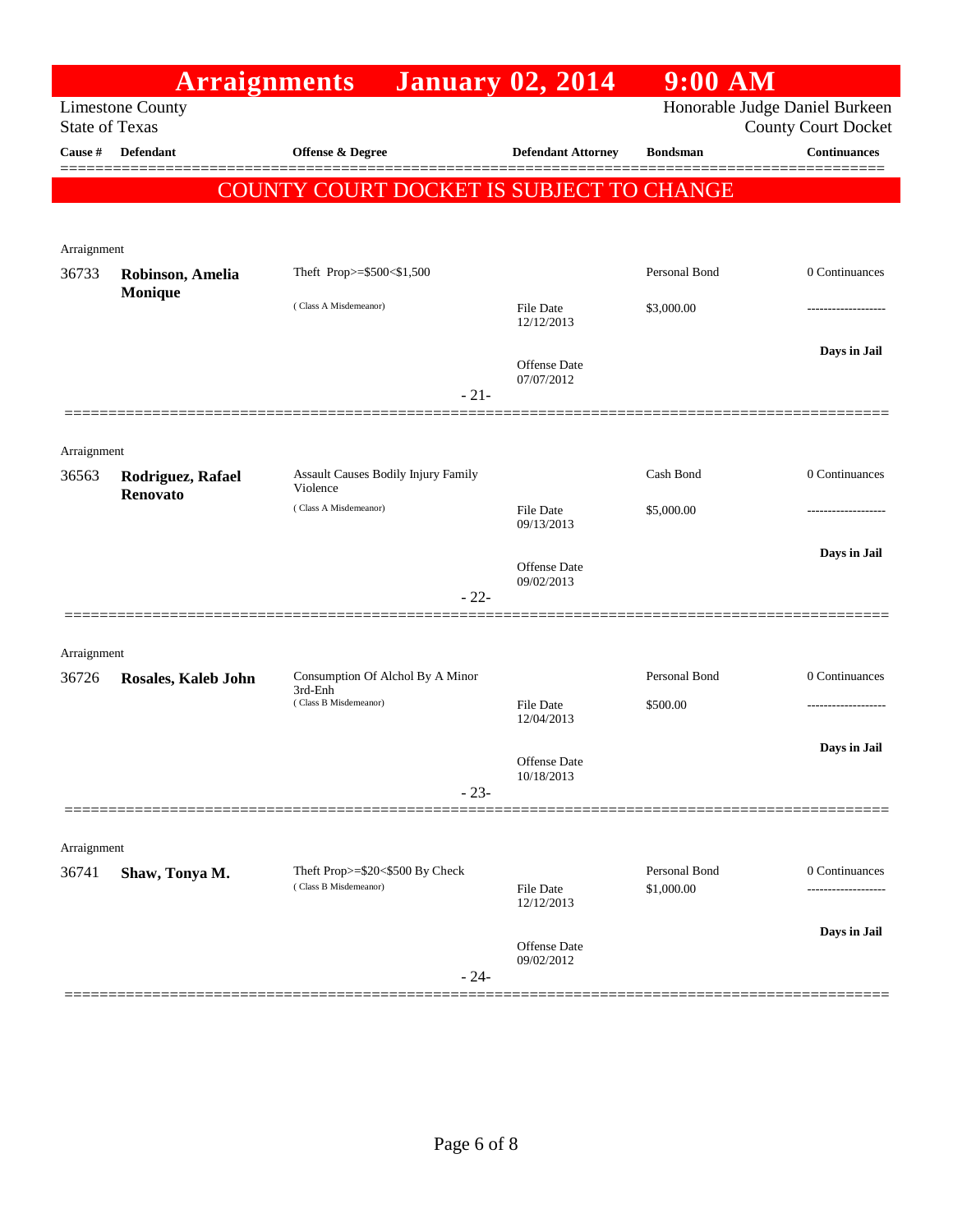|                       | <b>Arraignments</b>              |                                                          | <b>January 02, 2014</b>        | $9:00$ AM                               |                            |
|-----------------------|----------------------------------|----------------------------------------------------------|--------------------------------|-----------------------------------------|----------------------------|
| <b>State of Texas</b> | <b>Limestone County</b>          |                                                          |                                | Honorable Judge Daniel Burkeen          | <b>County Court Docket</b> |
| Cause #               | Defendant                        | <b>Offense &amp; Degree</b>                              | <b>Defendant Attorney</b>      | <b>Bondsman</b>                         | <b>Continuances</b>        |
|                       |                                  | COUNTY COURT DOCKET IS SUBJECT TO CHANGE                 |                                |                                         |                            |
|                       |                                  |                                                          |                                |                                         |                            |
| Arraignment           |                                  |                                                          |                                |                                         |                            |
| 36734                 | <b>Shirley, Kali Nicole</b>      | Criminal Mischief Impair/Interrupt Pub<br>Service        | Benjie Reed                    | Reed, Benjie                            | 0 Continuances             |
|                       |                                  | (Class A Misdemeanor)                                    | File Date<br>12/12/2013        | \$2,500.00                              |                            |
|                       |                                  |                                                          | Offense Date<br>11/22/2013     |                                         | Days in Jail               |
|                       |                                  | $-25-$                                                   |                                |                                         |                            |
| Arraignment           |                                  |                                                          |                                |                                         |                            |
| 36748                 | Valeriano, Juan<br><b>Manuel</b> | Driving W/Lic Inv W/Prev<br>Conv/Susp/W/O Fin Res        |                                | Chapman Bail Bonds                      | 0 Continuances             |
|                       |                                  | (Class B Misdemeanor)                                    | File Date<br>12/16/2013        | \$1,500.00                              |                            |
|                       |                                  |                                                          | <b>Offense</b> Date            |                                         | Days in Jail               |
|                       |                                  | $-26-$                                                   | 01/11/2013                     |                                         |                            |
|                       |                                  |                                                          |                                |                                         |                            |
| Arraignment           |                                  |                                                          |                                |                                         |                            |
| 36165                 | <b>Watts, David</b>              | Theft Prop>=\$20<\$500 By Check<br>(Class B Misdemeanor) | <b>File Date</b>               | Ace Bail Bonds - Crockett<br>\$1,000.00 | 0 Continuances             |
|                       |                                  |                                                          | 10/30/2012                     |                                         |                            |
|                       |                                  |                                                          | Offense Date                   |                                         | Days in Jail               |
|                       |                                  | $-27-$                                                   | 10/20/2011                     |                                         |                            |
|                       |                                  |                                                          |                                |                                         |                            |
| Arraignment           |                                  |                                                          |                                |                                         |                            |
| 36705                 | Webb, Jessie Loraine             | Theft Prop>=\$20<\$500 By Check<br>(Class B Misdemeanor) | <b>File Date</b><br>11/05/2013 | Personal Bond<br>\$1,000.00             | 0 Continuances             |
|                       |                                  |                                                          |                                |                                         | Days in Jail               |
|                       |                                  | $-28-$                                                   | Offense Date<br>02/11/2013     |                                         |                            |